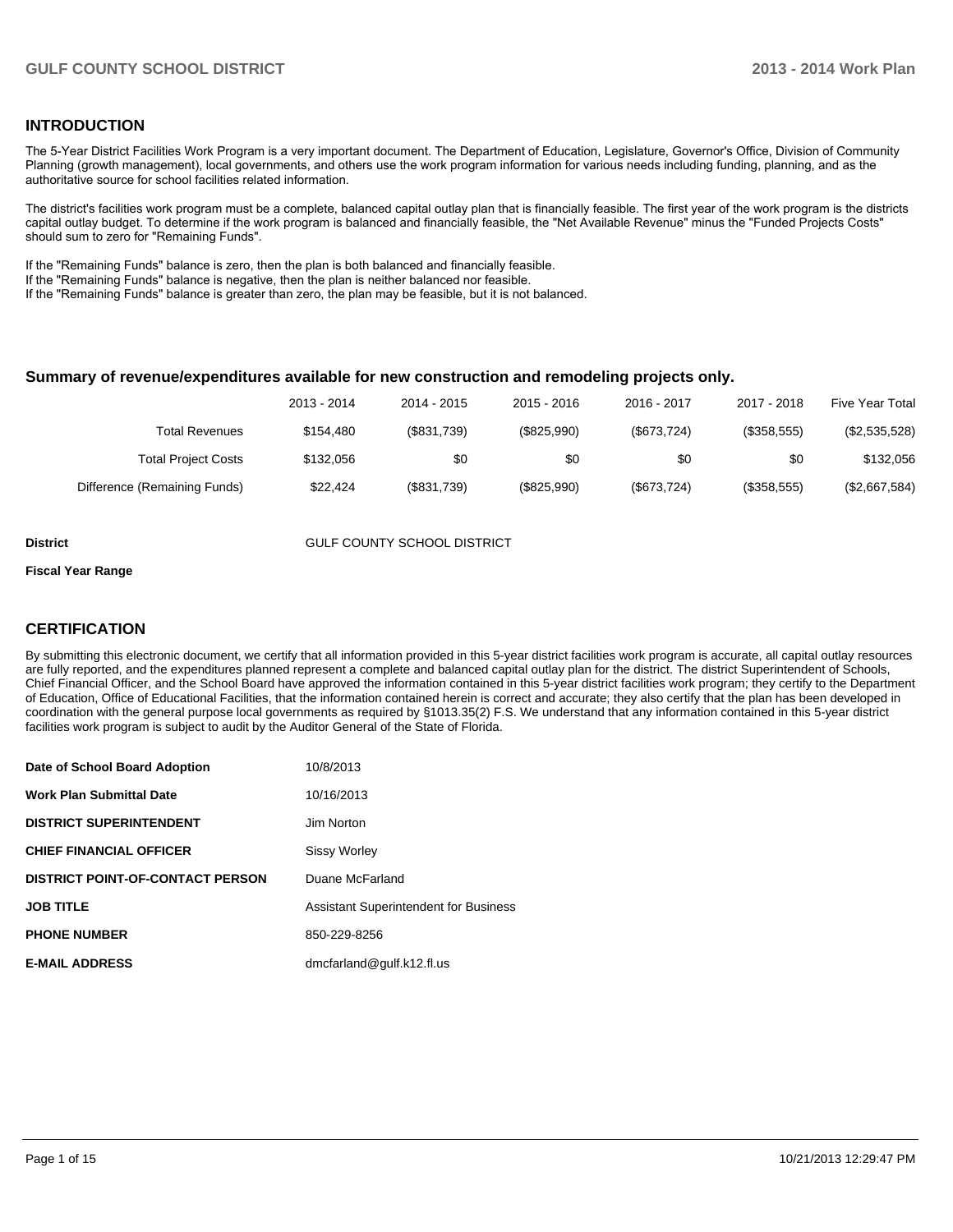## **Expenditures**

## **Expenditure for Maintenance, Repair and Renovation from 1.50-Mills and PECO**

Annually, prior to the adoption of the district school budget, each school board must prepare a tentative district facilities work program that includes a schedule of major repair and renovation projects necessary to maintain the educational and ancillary facilities of the district.

| Item                                                                                                                                                                                      |                   | 2013 - 2014<br><b>Actual Budget</b> | 2014 - 2015<br>Projected | 2015 - 2016<br>Projected | 2016 - 2017<br>Projected | 2017 - 2018<br>Projected | Total       |
|-------------------------------------------------------------------------------------------------------------------------------------------------------------------------------------------|-------------------|-------------------------------------|--------------------------|--------------------------|--------------------------|--------------------------|-------------|
| <b>HVAC</b>                                                                                                                                                                               |                   | \$40,000                            | \$40,000                 | \$40,000                 | \$40,000                 | \$40,000                 | \$200,000   |
| DISTRICT ADMINISTRATIVE OFFICES, GULF ADULT SCHOOL, PORT SAINT JOE ELEMENTARY, PORT SAINT JOE JUNIOR SENIOR<br>Locations:<br>HIGH, WEWAHITCHKA ELEMENTARY, WEWAHITCHKA JUNIOR SENIOR HIGH |                   |                                     |                          |                          |                          |                          |             |
| Flooring                                                                                                                                                                                  |                   | \$125,000                           | \$50,000                 | \$50,000                 | \$50,000                 | \$50,000                 | \$325,000   |
| DISTRICT ADMINISTRATIVE OFFICES, GULF ADULT SCHOOL, PORT SAINT JOE ELEMENTARY, PORT SAINT JOE JUNIOR SENIOR<br>Locations:<br>HIGH, WEWAHITCHKA ELEMENTARY                                 |                   |                                     |                          |                          |                          |                          |             |
| Roofing                                                                                                                                                                                   |                   | \$143,545                           | \$100,000                | \$100,000                | \$100,000                | \$100,000                | \$543,545   |
| DISTRICT ADMINISTRATIVE OFFICES, GULF ADULT SCHOOL, PORT SAINT JOE ELEMENTARY, PORT SAINT JOE JUNIOR SENIOR<br>Locations:<br>HIGH, WEWAHITCHKA ELEMENTARY, WEWAHITCHKA JUNIOR SENIOR HIGH |                   |                                     |                          |                          |                          |                          |             |
| Safety to Life                                                                                                                                                                            |                   | \$0                                 | \$0                      | \$0                      | \$0                      | \$0                      | \$0         |
| Locations:<br>No Locations for this expenditure.                                                                                                                                          |                   |                                     |                          |                          |                          |                          |             |
| Fencing                                                                                                                                                                                   |                   | \$0                                 | \$0                      | \$0                      | \$0                      | \$0                      | \$0         |
| Locations:<br>No Locations for this expenditure.                                                                                                                                          |                   |                                     |                          |                          |                          |                          |             |
| Parking                                                                                                                                                                                   |                   | \$0                                 | \$0                      | \$0                      | \$0                      | \$0                      | \$0         |
| Locations:<br>No Locations for this expenditure.                                                                                                                                          |                   |                                     |                          |                          |                          |                          |             |
| Electrical                                                                                                                                                                                |                   | \$0                                 | \$0                      | \$0                      | \$0                      | \$0                      | \$0         |
| Locations:<br>No Locations for this expenditure.                                                                                                                                          |                   |                                     |                          |                          |                          |                          |             |
| Fire Alarm                                                                                                                                                                                |                   | \$18,860                            | \$5,000                  | \$5,000                  | \$5,000                  | \$5,000                  | \$38,860    |
| Locations: DISTRICT ADMINISTRATIVE OFFICES, GULF ADULT SCHOOL, PORT SAINT JOE ELEMENTARY, PORT SAINT JOE JUNIOR SENIOR<br>HIGH, WEWAHITCHKA ELEMENTARY, WEWAHITCHKA JUNIOR SENIOR HIGH    |                   |                                     |                          |                          |                          |                          |             |
| Telephone/Intercom System                                                                                                                                                                 |                   | \$0                                 | \$0                      | \$0                      | \$0                      | \$0                      | \$0         |
| Locations: No Locations for this expenditure.                                                                                                                                             |                   |                                     |                          |                          |                          |                          |             |
| <b>Closed Circuit Television</b>                                                                                                                                                          |                   | \$0                                 | \$0                      | \$0                      | \$0                      | \$0                      | \$0         |
| Locations: No Locations for this expenditure.                                                                                                                                             |                   |                                     |                          |                          |                          |                          |             |
| Paint                                                                                                                                                                                     |                   | \$0                                 | \$0                      | \$0                      | \$0                      | \$0                      | \$0         |
| Locations: No Locations for this expenditure.                                                                                                                                             |                   |                                     |                          |                          |                          |                          |             |
| Maintenance/Repair                                                                                                                                                                        |                   | \$0                                 | \$60,000                 | \$60,000                 | \$70,000                 | \$0                      | \$190,000   |
| DISTRICT ADMINISTRATIVE OFFICES, GULF ADULT SCHOOL, PORT SAINT JOE ELEMENTARY, PORT SAINT JOE JUNIOR SENIOR<br>Locations:<br>HIGH, WEWAHITCHKA ELEMENTARY, WEWAHITCHKA JUNIOR SENIOR HIGH |                   |                                     |                          |                          |                          |                          |             |
|                                                                                                                                                                                           | <b>Sub Total:</b> | \$327,405                           | \$255,000                | \$255,000                | \$265,000                | \$195,000                | \$1,297,405 |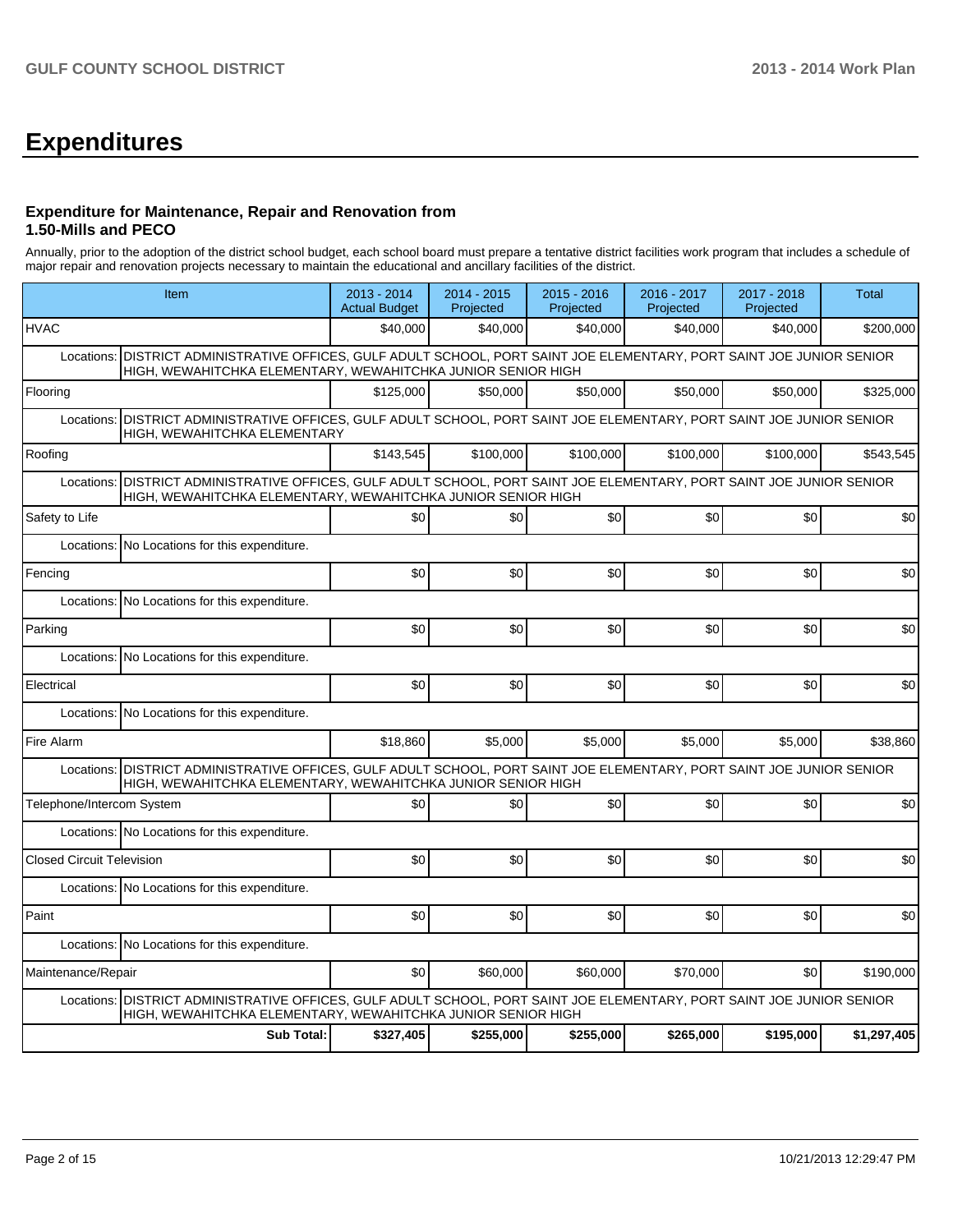| PECO Maintenance Expenditures | \$0       | \$0       | \$5,749   | \$18,015  | \$43,184  | \$66,948    |
|-------------------------------|-----------|-----------|-----------|-----------|-----------|-------------|
| 1.50 Mill Sub Total: I        | \$497,405 | \$405,000 | \$399,251 | \$246,985 | \$151,816 | \$1,700,457 |

| Other Items                                                                                                                                                                              | $2013 - 2014$<br><b>Actual Budget</b> | $2014 - 2015$<br>Projected | $2015 - 2016$<br>Projected | $2016 - 2017$<br>Projected | $2017 - 2018$<br>Projected | Total       |  |  |  |
|------------------------------------------------------------------------------------------------------------------------------------------------------------------------------------------|---------------------------------------|----------------------------|----------------------------|----------------------------|----------------------------|-------------|--|--|--|
| technology                                                                                                                                                                               | \$170,000                             | \$150,000                  | \$150,000                  | \$٥                        | <b>\$01</b>                | \$470,000   |  |  |  |
| Locations DISTRICT ADMINISTRATIVE OFFICES, GULF ADULT SCHOOL, PORT SAINT JOE ELEMENTARY, PORT SAINT JOE JUNIOR SENIOR<br>IHIGH. WEWAHITCHKA ELEMENTARY. WEWAHITCHKA JUNIOR SENIOR HIGH I |                                       |                            |                            |                            |                            |             |  |  |  |
| Total:                                                                                                                                                                                   | \$497.405                             | \$405,000                  | \$405,000                  | \$265,000                  | \$195,000                  | \$1,767,405 |  |  |  |

## **Local 1.50 Mill Expenditure For Maintenance, Repair and Renovation**

Anticipated expenditures expected from local funding sources over the years covered by the current work plan.

| Item                                                         | 2013 - 2014<br><b>Actual Budget</b> | 2014 - 2015<br>Projected | $2015 - 2016$<br>Projected | 2016 - 2017<br>Projected | 2017 - 2018<br>Projected | <b>Total</b> |
|--------------------------------------------------------------|-------------------------------------|--------------------------|----------------------------|--------------------------|--------------------------|--------------|
| Remaining Maint and Repair from 1.5 Mills                    | \$497,405                           | \$405,000                | \$399,251                  | \$246,985                | \$151,816                | \$1,700,457  |
| Maintenance/Repair Salaries                                  | \$0                                 | \$0                      | \$0                        | \$0                      | \$0                      | \$0          |
| <b>School Bus Purchases</b>                                  | \$0                                 | \$220,000                | \$220,000                  | \$220,000                | \$0                      | \$660,000    |
| <b>Other Vehicle Purchases</b>                               | \$40,000                            | \$0                      | \$0                        | \$0                      | \$0                      | \$40,000     |
| Capital Outlay Equipment                                     | \$114,686                           | \$100,000                | \$100,000                  | \$100,000                | \$100,000                | \$514,686    |
| Rent/Lease Payments                                          | \$0                                 | \$0                      | \$0                        | \$0                      | \$0                      | \$0          |
| <b>COP Debt Service</b>                                      | \$0                                 | \$0                      | \$0                        | \$0                      | \$0                      | \$0          |
| Rent/Lease Relocatables                                      | \$0                                 | \$0                      | \$0                        | \$0                      | \$0                      | \$0          |
| <b>Environmental Problems</b>                                | \$0                                 | \$0                      | \$0                        | \$0                      | \$0                      | \$0          |
| ls.1011.14 Debt Service                                      | \$0                                 | \$0                      | \$0                        | \$0                      | \$0                      | \$0          |
| <b>Special Facilities Construction Account</b>               | \$0                                 | \$0                      | \$0                        | \$0                      | \$0                      | \$0          |
| Premiums for Property Casualty Insurance - 1011.71<br>(4a,b) | \$116,091                           | \$120,000                | \$120,000                  | \$120,000                | \$120,000                | \$596,091    |
| Qualified School Construction Bonds (QSCB)                   | \$0                                 | \$0                      | \$0                        | \$0                      | \$0                      | \$0          |
| Qualified Zone Academy Bonds (QZAB)                          | \$0                                 | \$0                      | \$0                        | \$0                      | \$0                      | \$0          |
| Covered Play WEL                                             | \$7,056                             | \$0                      | \$0                        | \$0                      | \$0                      | \$7,056      |
| Doors & Restrooms                                            | \$129,998                           | \$0                      | \$0                        | \$0                      | \$0                      | \$129,998    |
| <b>Local Expenditure Totals:</b>                             | \$905,236                           | \$845,000                | \$839,251                  | \$686,985                | \$371,816                | \$3,648,288  |

## **Revenue**

### **1.50 Mill Revenue Source**

Schedule of Estimated Capital Outlay Revenue from each currently approved source which is estimated to be available for expenditures on the projects included in the tentative district facilities work program. All amounts are NET after considering carryover balances, interest earned, new COP's, 1011.14 and 1011.15 loans, etc. Districts cannot use 1.5-Mill funds for salaries except for those explicitly associated with maintenance/repair projects. (1011.71 (5), F.S.)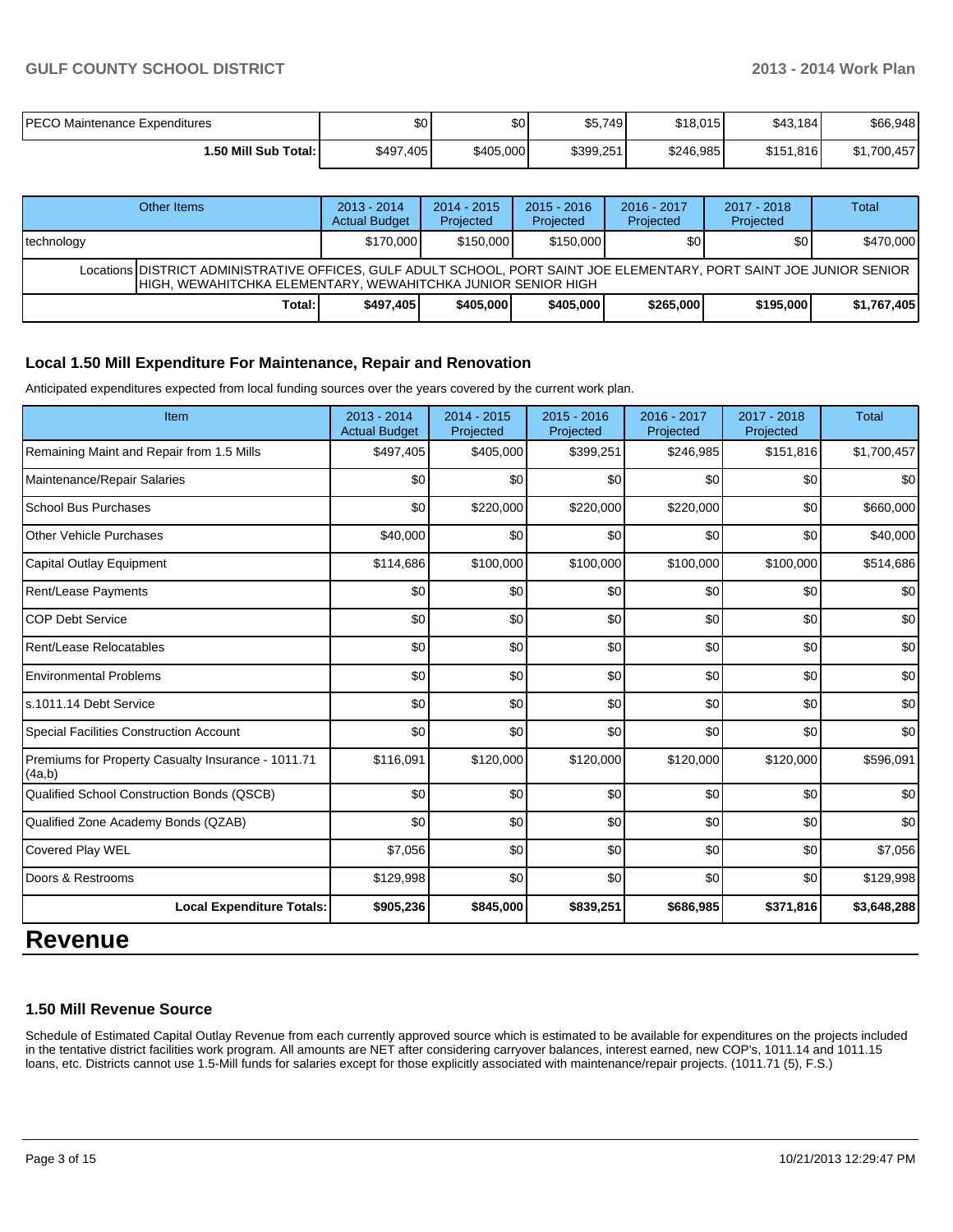## **GULF COUNTY SCHOOL DISTRICT 2013 - 2014 Work Plan**

| <b>Item</b>                                                                       | Fund | $2013 - 2014$<br><b>Actual Value</b> | $2014 - 2015$<br>Projected | $2015 - 2016$<br>Projected | 2016 - 2017<br>Projected | 2017 - 2018<br>Projected | Total           |
|-----------------------------------------------------------------------------------|------|--------------------------------------|----------------------------|----------------------------|--------------------------|--------------------------|-----------------|
| (1) Non-exempt property<br>lassessed valuation                                    |      | \$1,402,761,204                      | \$1,439,284,132            | \$1,487,395,036            | \$1,547,059,348          | \$1,621,004,846          | \$7,497,504,566 |
| (2) The Millege projected for<br>discretionary capital outlay per<br>ls.1011.71   |      | 0.45                                 | 0.00                       | 0.00                       | 0.00                     | 0.00                     |                 |
| (3) Full value of the 1.50-Mill<br>discretionary capital outlay per<br>ls.1011.71 |      | \$2,356,639                          | \$2,417,997                | \$2,498,824                | \$2,599,060              | \$2,723,288              | \$12,595,808    |
| (4) Value of the portion of the 1.50<br>-Mill ACTUALLY levied                     | 370  | \$599,260                            | \$0                        | \$0                        | \$0                      | \$0                      | \$599,260       |
| $(5)$ Difference of lines $(3)$ and $(4)$                                         |      | \$1,757,379                          | \$2,417,997                | \$2,498,824                | \$2,599,060              | \$2,723,288              | \$11,996,548    |

## **PECO Revenue Source**

The figure in the row designated "PECO Maintenance" will be subtracted from funds available for new construction because PECO maintenance dollars cannot be used for new construction.

| Item                                 | Fund | $2013 - 2014$<br><b>Actual Budget</b> | $2014 - 2015$<br>Projected | $2015 - 2016$<br>Projected | 2016 - 2017<br>Projected | 2017 - 2018<br>Projected | Total            |
|--------------------------------------|------|---------------------------------------|----------------------------|----------------------------|--------------------------|--------------------------|------------------|
| <b>PECO New Construction</b>         | 340  | \$0                                   | \$0                        | \$0                        | \$0 <sub>1</sub>         | \$0                      | \$0 <sub>1</sub> |
| <b>PECO Maintenance Expenditures</b> |      | \$0                                   | \$0 <sub>1</sub>           | \$5,749                    | \$18,015                 | \$43,184                 | \$66,948         |
|                                      |      | \$0                                   | \$0                        | \$5,749                    | \$18,015                 | \$43,184                 | \$66,948         |

### **CO & DS Revenue Source**

Revenue from Capital Outlay and Debt Service funds.

| <b>Item</b>                                        | Fund | $2013 - 2014$<br><b>Actual Budget</b> | $2014 - 2015$<br>Projected | $2015 - 2016$<br>Projected | $2016 - 2017$<br>Projected | 2017 - 2018<br>Projected | Total    |
|----------------------------------------------------|------|---------------------------------------|----------------------------|----------------------------|----------------------------|--------------------------|----------|
| ICO & DS Cash Flow-through<br><b>I</b> Distributed | 360  | \$12.497                              | \$12,497                   | \$12.497                   | \$12,497                   | \$12,497                 | \$62,485 |
| ICO & DS Interest on<br>Undistributed CO           | 360  | \$764                                 | \$764                      | \$764                      | \$764                      | \$764                    | \$3,820  |
|                                                    |      | \$13,261                              | \$13,261                   | \$13,261                   | \$13,261                   | \$13,261                 | \$66,305 |

#### **Fair Share Revenue Source**

All legally binding commitments for proportionate fair-share mitigation for impacts on public school facilities must be included in the 5-year district work program.

Nothing reported for this section.

## **Sales Surtax Referendum**

Specific information about any referendum for a 1-cent or ½-cent surtax referendum during the previous year.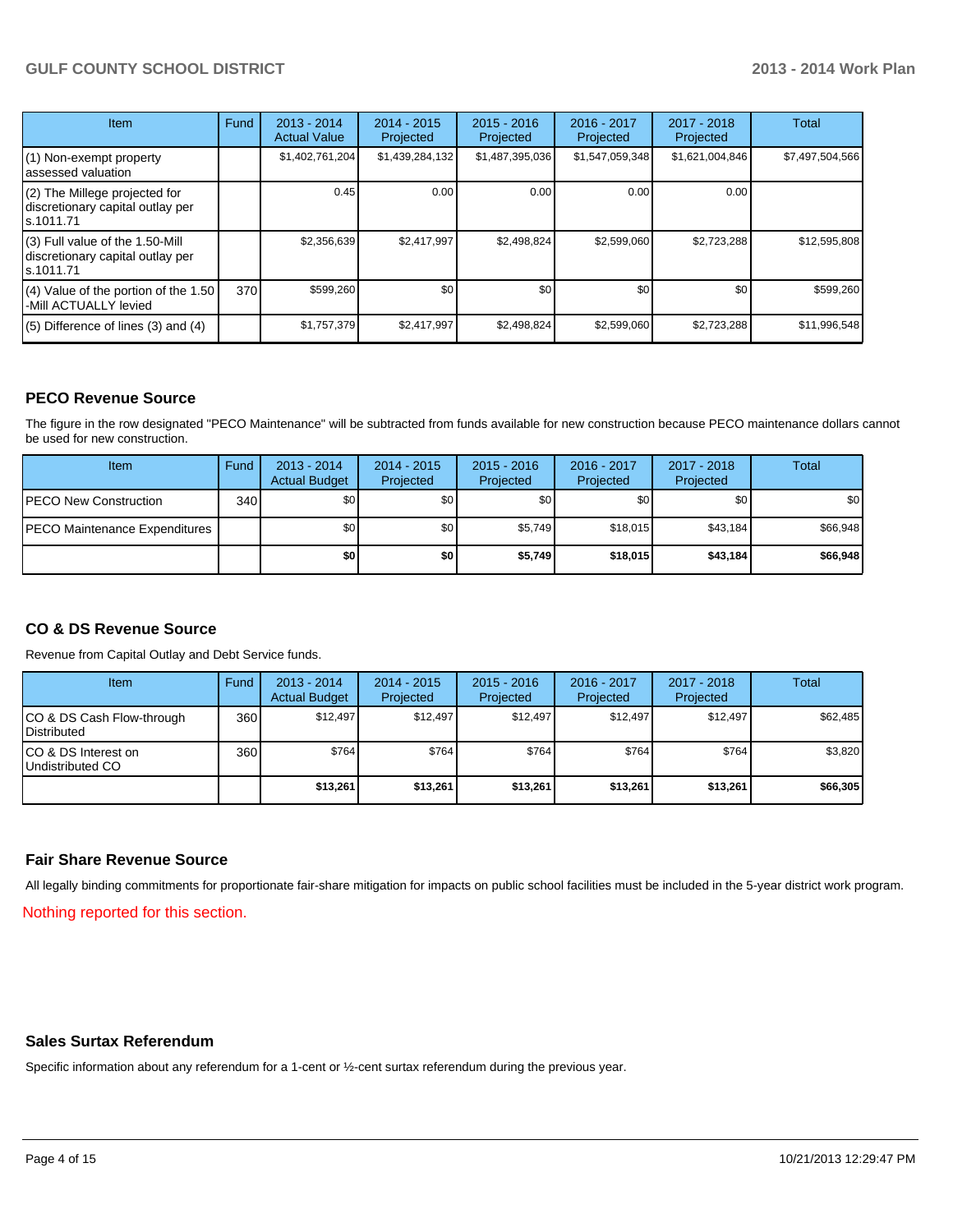## **Did the school district hold a surtax referendum during the past fiscal year 2012 - 2013?**

No

## **Additional Revenue Source**

Any additional revenue sources

| Item                                                                                                                      | 2013 - 2014<br><b>Actual Value</b> | 2014 - 2015<br>Projected | $2015 - 2016$<br>Projected | 2016 - 2017<br>Projected | 2017 - 2018<br>Projected | <b>Total</b> |
|---------------------------------------------------------------------------------------------------------------------------|------------------------------------|--------------------------|----------------------------|--------------------------|--------------------------|--------------|
| Proceeds from a s.1011.14/15 F.S. Loans                                                                                   | \$0                                | \$0                      | \$0                        | \$0                      | \$0                      | \$0          |
| District Bonds - Voted local bond<br>referendum proceeds per s.9, Art VII<br><b>State Constitution</b>                    | \$0                                | \$0                      | \$0                        | \$0                      | \$0                      | \$0          |
| Proceeds from Special Act Bonds                                                                                           | \$0                                | \$0                      | \$0                        | \$0                      | \$0                      | \$0          |
| Estimated Revenue from CO & DS Bond<br>Sale                                                                               | \$0                                | \$0                      | \$0                        | \$0                      | \$0                      | \$0          |
| Proceeds from Voted Capital<br>Improvements millage                                                                       | \$0                                | \$0                      | \$0                        | \$0                      | \$0                      | \$0          |
| Other Revenue for Other Capital Projects                                                                                  | \$0                                | \$0                      | \$0                        | \$0                      | \$0                      | \$0          |
| Proceeds from 1/2 cent sales surtax<br>authorized by school board                                                         | \$0                                | \$0                      | \$0                        | \$0                      | \$0                      | \$0          |
| Proceeds from local governmental<br>infrastructure sales surtax                                                           | \$0                                | \$0                      | \$0                        | \$0                      | \$0                      | \$0          |
| Proceeds from Certificates of<br>Participation (COP's) Sale                                                               | \$0                                | \$0                      | \$0                        | \$0                      | \$0                      | \$0          |
| Classrooms First Bond proceeds amount<br>authorized in FY 1997-98                                                         | \$0                                | \$0                      | \$0                        | \$0                      | \$0                      | \$0          |
| <b>Classrooms for Kids</b>                                                                                                | \$0                                | \$0                      | \$0                        | \$0                      | \$0                      | \$0          |
| <b>District Equity Recognition</b>                                                                                        | \$0                                | \$0                      | \$0                        | \$0                      | \$0                      | \$0          |
| <b>Federal Grants</b>                                                                                                     | \$0                                | \$0                      | \$0                        | \$0                      | \$0                      | \$0          |
| Proportionate share mitigation (actual<br>cash revenue only, not in kind donations)                                       | \$0                                | \$0                      | \$0                        | \$0                      | \$0                      | \$0          |
| Impact fees received                                                                                                      | \$0                                | \$0                      | \$0                        | \$0                      | \$0                      | \$0          |
| Private donations                                                                                                         | \$0                                | \$0                      | \$0                        | \$0                      | \$0                      | \$0          |
| Grants from local governments or not-for-<br>profit organizations                                                         | \$0                                | \$0                      | \$0                        | \$0                      | \$0                      | \$0          |
| Interest, Including Profit On Investment                                                                                  | \$0                                | \$0                      | \$0                        | \$0                      | \$0                      | \$0          |
| Revenue from Bonds pledging proceeds<br>from 1 cent or 1/2 cent Sales Surtax                                              | \$0                                | \$0                      | \$0                        | \$0                      | \$0                      | \$0          |
| <b>Total Fund Balance Carried Forward</b>                                                                                 | \$447,195                          | \$0                      | \$0                        | \$0                      | \$0                      | \$447,195    |
| General Capital Outlay Obligated Fund<br><b>Balance Carried Forward From Total</b><br><b>Fund Balance Carried Forward</b> | \$0                                | \$0                      | \$0                        | \$0                      | \$0                      | \$0          |
| <b>Special Facilities Construction Account</b>                                                                            | \$0                                | \$0                      | \$0                        | \$0                      | \$0                      | \$0          |
| One Cent - 1/2 Cent Sales Surtax Debt<br>Service From Total Fund Balance Carried<br>Forward                               | \$0                                | \$0                      | \$0                        | \$0                      | \$0                      | \$0          |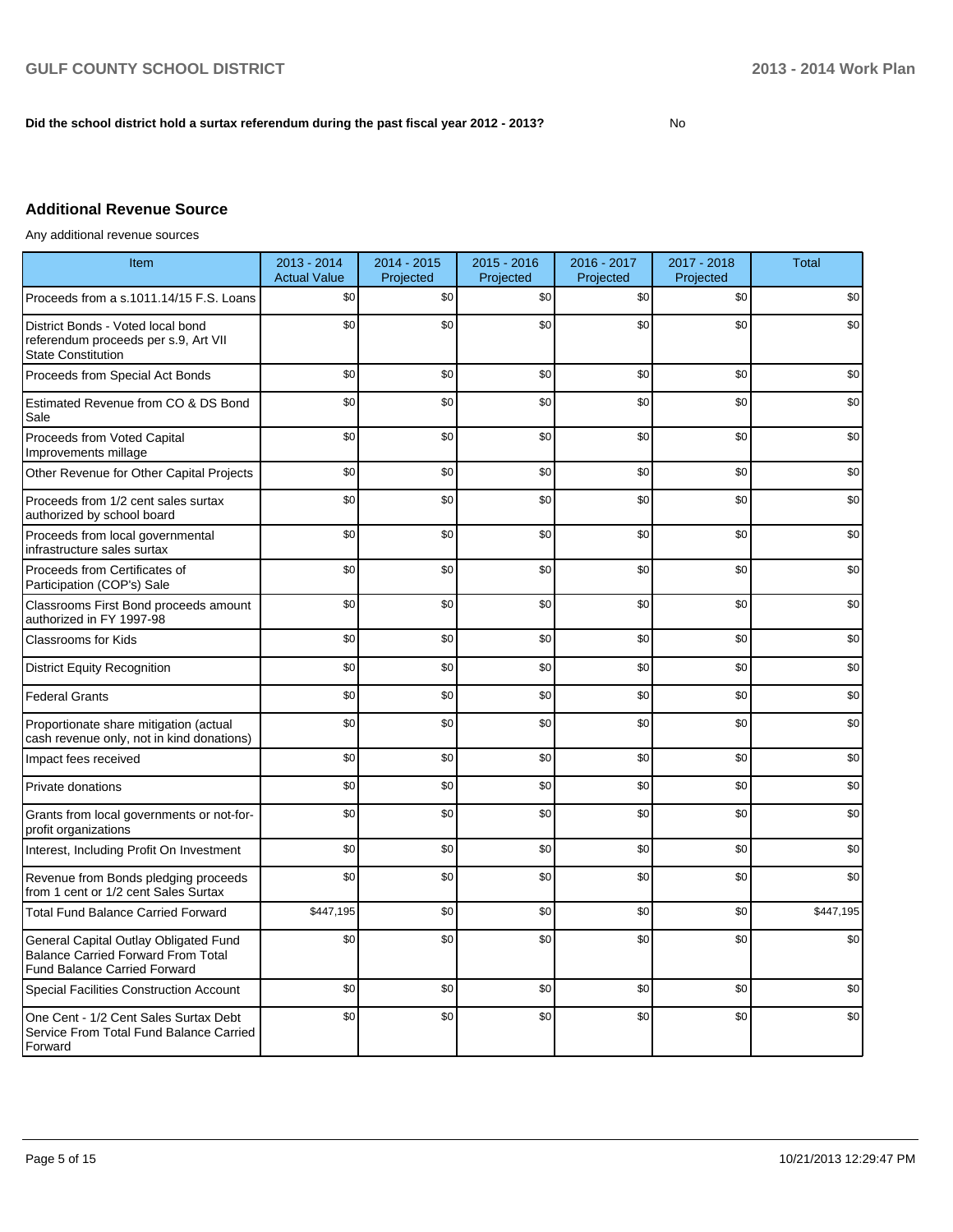| Capital Outlay Projects Funds Balance<br><b>ICarried Forward From Total Fund</b><br><b>Balance Carried Forward</b> | \$O I     | \$0 | \$0 | \$0 | \$0 | \$0       |
|--------------------------------------------------------------------------------------------------------------------|-----------|-----|-----|-----|-----|-----------|
| <b>Subtotal</b>                                                                                                    | \$447.195 | \$O | \$0 | \$0 | \$0 | \$447,195 |

## **Total Revenue Summary**

| <b>Item Name</b>                                           | 2013 - 2014<br><b>Budget</b> | 2014 - 2015<br>Projected | $2015 - 2016$<br>Projected | $2016 - 2017$<br>Projected | $2017 - 2018$<br>Projected | <b>Five Year Total</b> |
|------------------------------------------------------------|------------------------------|--------------------------|----------------------------|----------------------------|----------------------------|------------------------|
| Local 1.5 Mill Discretionary Capital Outlay<br>l Revenue   | \$599,260                    | \$0 <sub>1</sub>         | \$0                        | \$0 <sub>1</sub>           | \$0                        | \$599,260              |
| PECO and 1.5 Mill Maint and Other 1.5<br>Mill Expenditures | (\$905,236)                  | (\$845,000)              | (\$839,251)                | $($ \$686,985) $ $         | (\$371,816)                | (\$3,648,288)          |
| IPECO Maintenance Revenue                                  | \$0                          | \$0 <sub>1</sub>         | \$5,749                    | \$18.015                   | \$43,184                   | \$66,948               |
| Available 1.50 Mill for New<br><b>Construction</b>         | (\$305,976)                  | (\$845,000)              | (\$839,251)                | $($ \$686,985)             | (\$371,816)                | (\$3,049,028)          |

| <b>Item Name</b>                      | 2013 - 2014<br><b>Budget</b> | $2014 - 2015$<br>Projected | $2015 - 2016$<br>Projected | 2016 - 2017<br>Projected | 2017 - 2018<br>Projected | <b>Five Year Total</b> |
|---------------------------------------|------------------------------|----------------------------|----------------------------|--------------------------|--------------------------|------------------------|
| ICO & DS Revenue                      | \$13,261                     | \$13,261                   | \$13,261                   | \$13,261                 | \$13,261                 | \$66,305               |
| <b>IPECO New Construction Revenue</b> | \$0                          | \$0 <sub>1</sub>           | \$0                        | \$0                      | \$0                      | \$0                    |
| Other/Additional Revenue              | \$447,195                    | \$0                        | \$0                        | \$0                      | \$0 <sub>1</sub>         | \$447,195              |
| <b>Total Additional Revenuel</b>      | \$460,456                    | \$13,261                   | \$13,261                   | \$13,261                 | \$13,261                 | \$513,500              |
| <b>Total Available Revenue</b>        | \$154,480                    | $($ \$831,739)             | $($ \$825,990)             | $($ \$673,724)           | $($ \$358,555)           | $($ \$2,535,528)       |

## **Project Schedules**

## **Capacity Project Schedules**

A schedule of capital outlay projects necessary to ensure the availability of satisfactory classrooms for the projected student enrollment in K-12 programs.

Nothing reported for this section.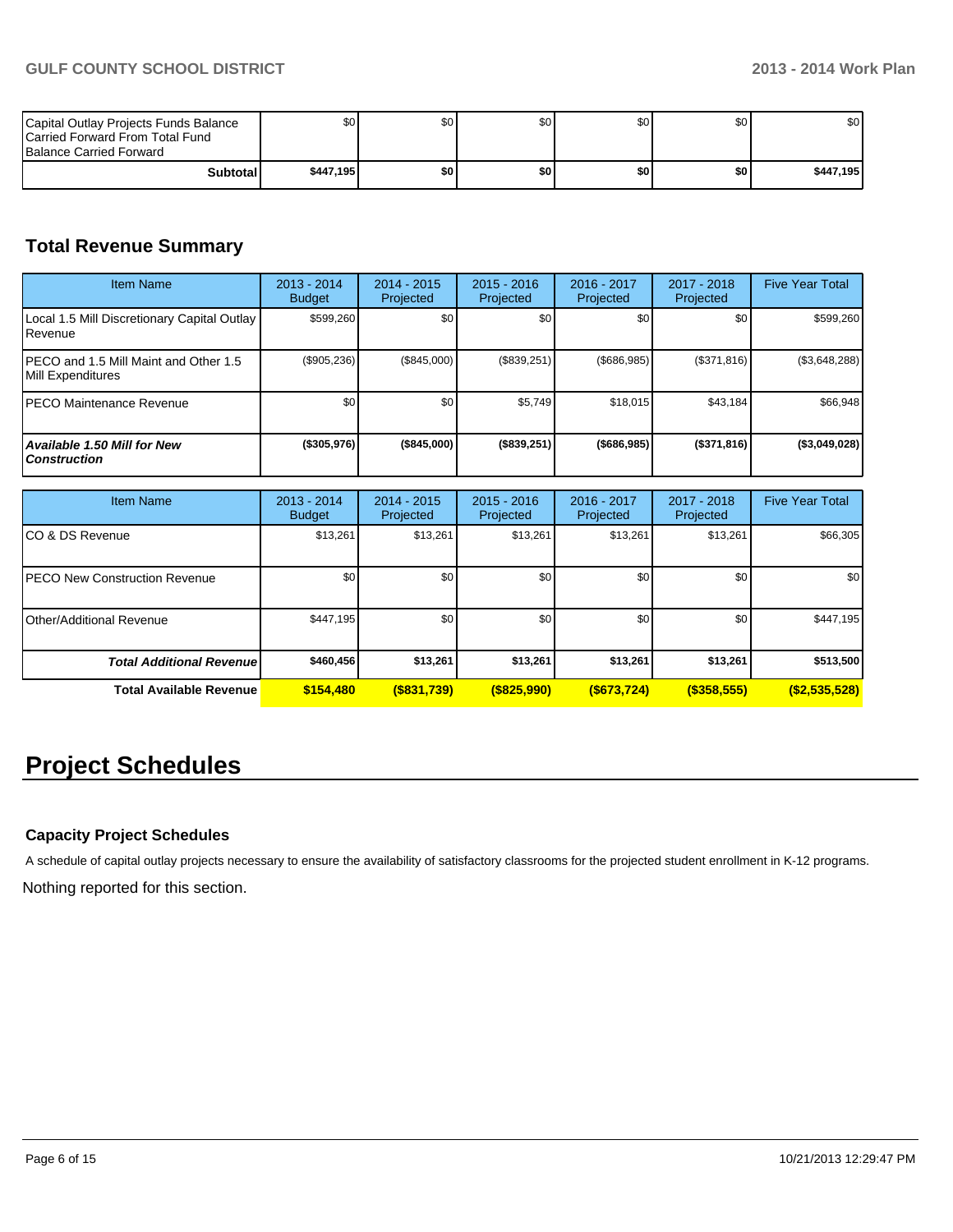| <b>Planned Cost:</b>     |  |  |  |
|--------------------------|--|--|--|
| <b>Student Stations:</b> |  |  |  |
| <b>Total Classrooms:</b> |  |  |  |
| Gross Sq Ft:             |  |  |  |

## **Other Project Schedules**

Major renovations, remodeling, and additions of capital outlay projects that do not add capacity to schools.

| <b>Project Description</b>                               | Location                                   | $2013 - 2014$<br><b>Actual Budget</b> | $2014 - 2015$<br>Projected | $2015 - 2016$<br>Projected | 2016 - 2017<br>Projected | 2017 - 2018<br>Projected | Total         | Funded             |
|----------------------------------------------------------|--------------------------------------------|---------------------------------------|----------------------------|----------------------------|--------------------------|--------------------------|---------------|--------------------|
| covered outdoor p.e. facility                            | <b>WEWAHITCHKA</b><br>ELEMENTARY           | \$7,056                               | \$0                        | \$0                        | \$0                      | \$0                      | \$7,056 Yes   |                    |
| new roof at Wewa Elementary                              | <b>WEWAHITCHKA</b><br>ELEMENTARY           | \$0                                   | \$0                        | \$0                        | \$0                      | \$0                      |               | \$0 <sup>Yes</sup> |
| Replace Gym Floor                                        | <b>PORT SAINT JOE</b><br><b>ELEMENTARY</b> | \$125,000                             | \$0                        | \$0                        | \$0                      | \$0                      | \$125,000 Yes |                    |
| Project description not specified Location not specified |                                            | \$0                                   | \$0                        | \$0                        | \$0                      | \$0                      |               | \$0 No             |
| Project description not specified Location not specified |                                            | \$0                                   | \$0                        | \$0                        | \$0                      | \$0                      |               | \$0 No             |
| Project description not specified Location not specified |                                            | \$0                                   | \$0                        | \$0                        | \$0                      | \$0                      |               | \$0 No             |
| Project description not specified Location not specified |                                            | \$0                                   | \$0                        | \$0                        | \$0                      | \$0                      |               | \$0 No             |
| Project description not specified Location not specified |                                            | \$0                                   | \$0                        | \$0                        | \$0                      | \$0                      |               | \$0 No             |
| Project description not specified Location not specified |                                            | \$0                                   | \$0                        | \$0                        | \$0                      | \$0                      |               | \$0 No             |
|                                                          |                                            | \$132,056                             | \$0                        | \$0                        | \$0                      | \$0                      | \$132,056     |                    |

## **Additional Project Schedules**

Any projects that are not identified in the last approved educational plant survey.

| <b>Project Description</b>           | Location                  | <b>Num</b> | 2013 - 2014<br>Classroom   Actual Budget | 2014 - 2015<br>Projected | $2015 - 2016$<br>Projected | 2016 - 2017<br>Projected | 2017 - 2018<br>Projected | Total | Funded |
|--------------------------------------|---------------------------|------------|------------------------------------------|--------------------------|----------------------------|--------------------------|--------------------------|-------|--------|
| Project description not<br>specified | Location not<br>specified |            | \$0                                      | \$0                      | \$0                        | \$0                      | \$0                      |       | \$0 No |
|                                      |                           |            | \$0                                      | \$0                      | \$0                        | \$0                      | \$0                      | \$0   |        |

## **Non Funded Growth Management Project Schedules**

Schedule indicating which projects, due to planned development, that CANNOT be funded from current revenues projected over the next five years.

Nothing reported for this section.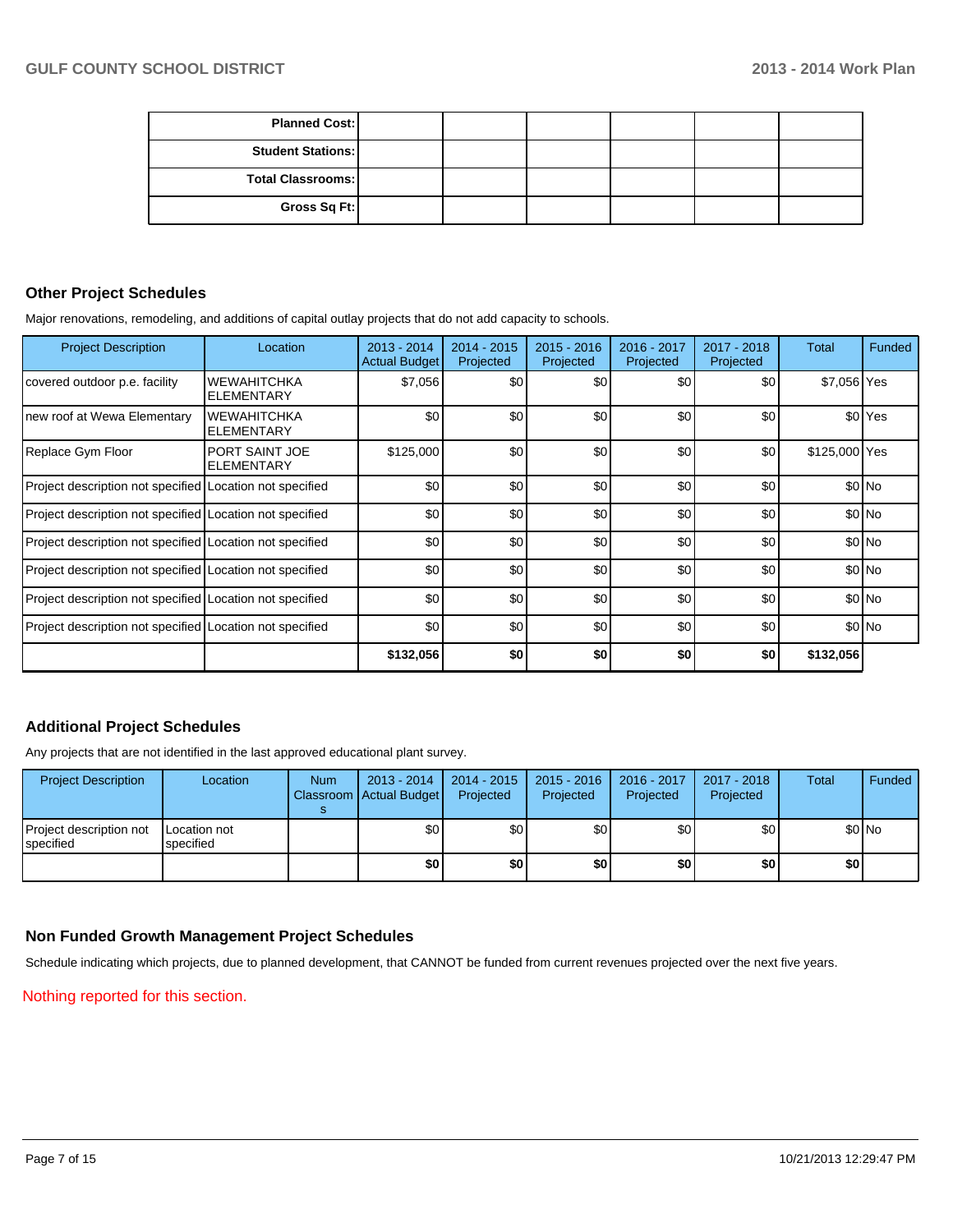## **Tracking**

## **Capacity Tracking**

| Location                               | $2013 -$<br><b>2014 Satis.</b><br>Stu. Sta. | Actual<br>$2013 -$<br><b>2014 FISH</b><br>Capacity | Actual<br>$2012 -$<br>2013<br><b>COFTE</b> | # Class<br><b>Rooms</b> | Actual<br>Average<br>$2013 -$<br>2014 Class<br><b>Size</b> | Actual<br>$2013 -$<br>2014<br><b>Utilization</b> | <b>New</b><br>Stu.<br>Capacity | <b>New</b><br>Rooms to<br>be<br>Added/Re<br>moved | Projected<br>$2017 -$<br>2018<br><b>COFTE</b> | Projected<br>$2017 -$<br>2018<br><b>Utilization</b> | Projected<br>$2017 -$<br>2018 Class<br><b>Size</b> |
|----------------------------------------|---------------------------------------------|----------------------------------------------------|--------------------------------------------|-------------------------|------------------------------------------------------------|--------------------------------------------------|--------------------------------|---------------------------------------------------|-----------------------------------------------|-----------------------------------------------------|----------------------------------------------------|
| IWEWAHITCHKA<br>IELEMENTARY            | 567                                         | 567                                                | 428                                        | 30                      | 14                                                         | 75.00 %                                          | 416                            |                                                   | $\Omega$                                      | 0.00%                                               | 0                                                  |
| IPORT SAINT JOE<br>IELEMENTARY         | 760                                         | 760                                                | 571                                        | 37                      | 15 <sup>1</sup>                                            | 75.00 %                                          | 590                            | $\Omega$                                          | $\Omega$                                      | 0.00%                                               | $\mathbf 0$                                        |
| IPORT SAINT JOE<br>IJUNIOR SENIOR HIGH | 1,108                                       | 997                                                | 495                                        | 47                      | 1                                                          | 50.00 %                                          | 507                            | $\Omega$                                          | 0                                             | 0.00%                                               | 0                                                  |
| IHIGHLAND VIEW<br>IELEMENTARY          | 0                                           |                                                    |                                            | $\Omega$                | $\Omega$                                                   | 0.00%                                            | $\Omega$                       | $\Omega$                                          | $\Omega$                                      | 0.00%                                               | $\mathbf 0$                                        |
| IWEWAHITCHKA JUNIOR<br>ISENIOR HIGH    | 786                                         | 707                                                | 378                                        | 35                      | 11                                                         | 53.00 %                                          | 361                            | $\Omega$                                          | $\Omega$                                      | 0.00%                                               | 0                                                  |
| IGULF ADULT SCHOOL                     | 72                                          | 108                                                | 3                                          | 3                       |                                                            | 3.00%                                            | 39                             | $\Omega$                                          | $\Omega$                                      | 0.00%                                               | $\Omega$                                           |
|                                        | 3,293                                       | 3,139                                              | 1,874                                      | 152                     | 12                                                         | 59.70 %                                          | 1,913                          | 0                                                 | 0                                             | 0.00%                                               | $\mathbf 0$                                        |

The COFTE Projected Total (0) for 2017 - 2018 must match the Official Forecasted COFTE Total (1,887 ) for 2017 - 2018 before this section can be completed. In the event that the COFTE Projected Total does not match the Official forecasted COFTE, then the Balanced Projected COFTE Table should be used to balance COFTE.

| Projected COFTE for 2017 - 2018 |       |  |  |  |  |
|---------------------------------|-------|--|--|--|--|
| Elementary (PK-3)               | 599   |  |  |  |  |
| Middle (4-8)                    | 785   |  |  |  |  |
| High (9-12)                     | 503   |  |  |  |  |
|                                 | 1,887 |  |  |  |  |

| <b>Grade Level Type</b> | <b>Balanced Projected</b><br>COFTE for 2017 - 2018 |
|-------------------------|----------------------------------------------------|
| Elementary (PK-3)       | 599                                                |
| Middle (4-8)            | 785                                                |
| High (9-12)             | 503                                                |
|                         | 1,88                                               |

## **Relocatable Replacement**

Number of relocatable classrooms clearly identified and scheduled for replacement in the school board adopted financially feasible 5-year district work program.

| Location                                 | 2013<br>2014 | $-2015$<br>$2014 -$ | $2015 - 2016$ | 2016 - 2017 | $-2018$<br>2017 | Year 5 Total |
|------------------------------------------|--------------|---------------------|---------------|-------------|-----------------|--------------|
| <b>Total Relocatable Replacements: I</b> |              |                     |               |             |                 | 0            |

### **Charter Schools Tracking**

Information regarding the use of charter schools.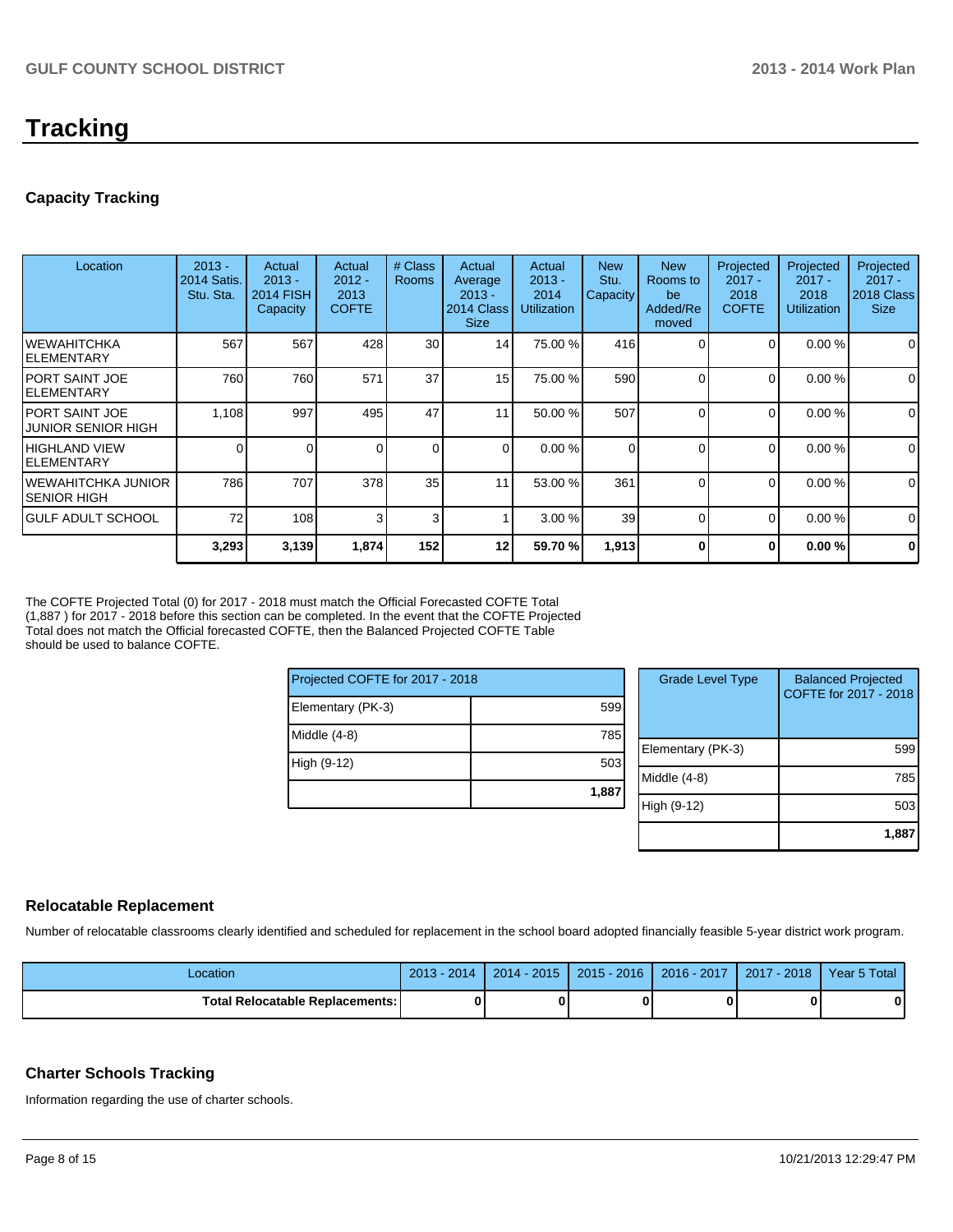Nothing reported for this section.

## **Special Purpose Classrooms Tracking**

The number of classrooms that will be used for certain special purposes in the current year, by facility and type of classroom, that the district will, 1), not use for educational purposes, and 2), the co-teaching classrooms that are not open plan classrooms and will be used for educational purposes.

| School                                            | <b>School Type</b>                   | # of Elementary<br>K-3 Classrooms | # of Middle 4-8<br><b>Classrooms</b> | $#$ of High 9-12<br><b>Classrooms</b> | # of $ESE$<br><b>Classrooms</b> | # of Combo<br>Classrooms | Total<br><b>Classrooms</b> |
|---------------------------------------------------|--------------------------------------|-----------------------------------|--------------------------------------|---------------------------------------|---------------------------------|--------------------------|----------------------------|
| IPORT SAINT JOE ELEMENTARY                        | Educational                          |                                   |                                      |                                       |                                 |                          |                            |
| PORT SAINT JOE JUNIOR SENIOR Educational<br>IHIGH |                                      |                                   |                                      |                                       |                                 |                          | $\overline{2}$             |
| IWEWAHITCHKA JUNIOR SENIOR<br>IHIGH               | Educational                          |                                   |                                      |                                       |                                 |                          | $\mathcal{P}$              |
|                                                   | <b>Total Educational Classrooms:</b> |                                   |                                      |                                       |                                 |                          | -61                        |

| School                                            | <b>School Type</b>                   | # of Elementary<br>K-3 Classrooms | # of Middle 4-8<br><b>Classrooms</b> | # of High $9-12$<br><b>Classrooms</b> | # of $ESE$<br>Classrooms | # of Combo<br><b>Classrooms</b> | <b>Total</b><br><b>Classrooms</b> |
|---------------------------------------------------|--------------------------------------|-----------------------------------|--------------------------------------|---------------------------------------|--------------------------|---------------------------------|-----------------------------------|
| <b>PORT SAINT JOE ELEMENTARY</b>                  | Co-Teaching                          |                                   |                                      |                                       |                          |                                 |                                   |
| PORT SAINT JOE JUNIOR SENIOR Co-Teaching<br>IHIGH |                                      |                                   |                                      |                                       |                          |                                 | $\mathcal{P}$                     |
| <b>IWEWAHITCHKA JUNIOR SENIOR</b><br>IHIGH        | Co-Teaching                          |                                   |                                      |                                       |                          |                                 |                                   |
|                                                   | <b>Total Co-Teaching Classrooms:</b> |                                   |                                      |                                       |                          |                                 | 61                                |

## **Infrastructure Tracking**

**Necessary offsite infrastructure requirements resulting from expansions or new schools. This section should include infrastructure information related to capacity project schedules and other project schedules (Section 4).**

Not Specified

**Proposed location of planned facilities, whether those locations are consistent with the comprehensive plans of all affected local governments, and recommendations for infrastructure and other improvements to land adjacent to existing facilities. Provisions of 1013.33(12), (13) and (14) and 1013.36 must be addressed for new facilities planned within the 1st three years of the plan (Section 5).**

NA

**Consistent with Comp Plan?** Yes

### **Net New Classrooms**

The number of classrooms, by grade level and type of construction, that were added during the last fiscal year.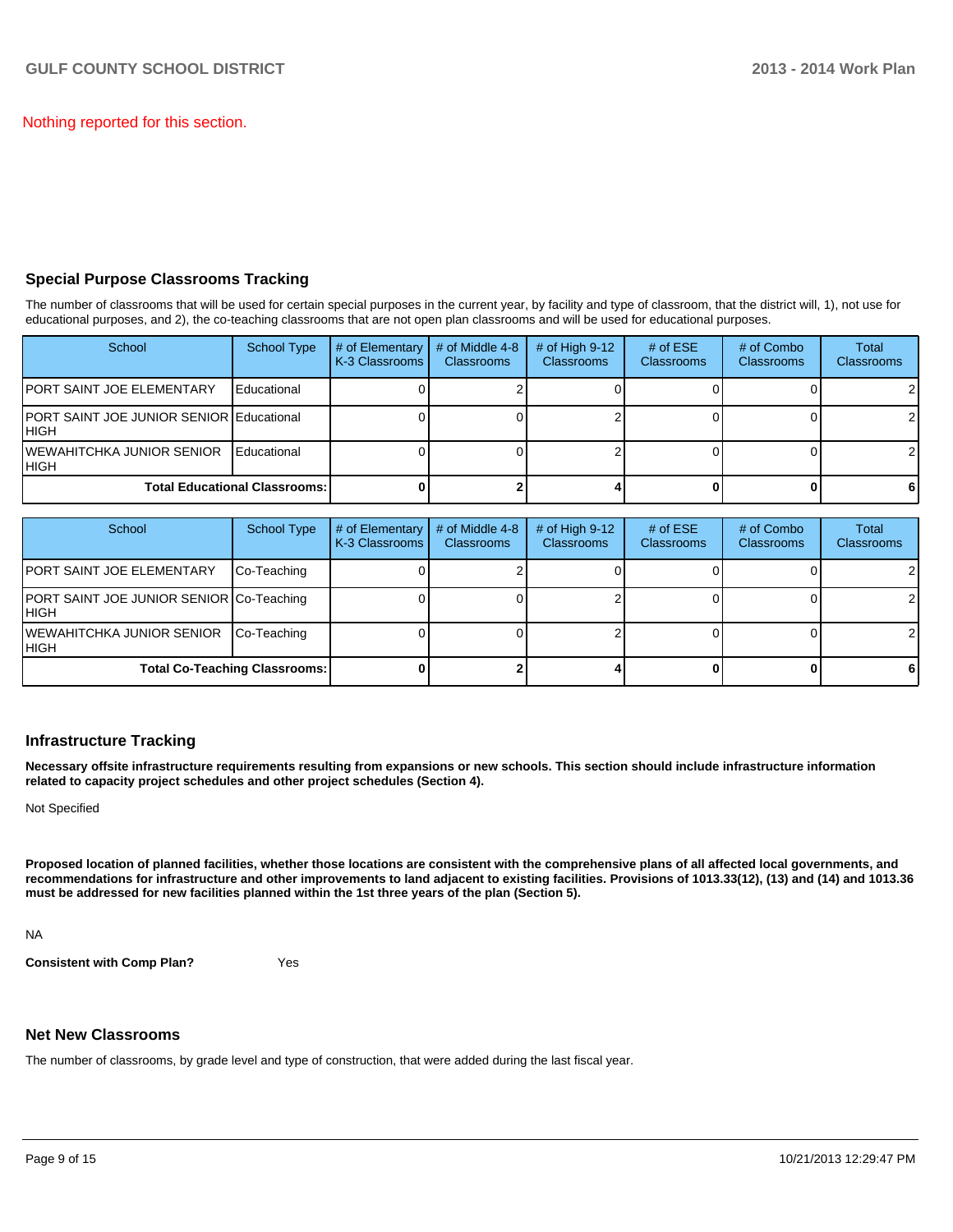| List the net new classrooms added in the 2012 - 2013 fiscal year.                                                                                       |                              |                            |                                | List the net new classrooms to be added in the 2013 - 2014 fiscal<br>vear. |                                                                                                               |  |  |    |
|---------------------------------------------------------------------------------------------------------------------------------------------------------|------------------------------|----------------------------|--------------------------------|----------------------------------------------------------------------------|---------------------------------------------------------------------------------------------------------------|--|--|----|
| "Classrooms" is defined as capacity carrying classrooms that are added to increase<br>capacity to enable the district to meet the Class Size Amendment. |                              |                            |                                |                                                                            | Totals for fiscal year 2013 - 2014 should match totals in Section 15A.                                        |  |  |    |
| Location                                                                                                                                                | $2012 - 2013$ #<br>Permanent | $2012 - 2013$ #<br>Modular | $2012 - 2013$ #<br>Relocatable | $2012 - 2013$<br>Total                                                     | $2013 - 2014$ #<br>$2013 - 2014$ #<br>$2013 - 2014$ #<br>$2013 - 2014$<br>Modular<br>Relocatable<br>Permanent |  |  |    |
| Elementary (PK-3)                                                                                                                                       |                              |                            |                                |                                                                            |                                                                                                               |  |  |    |
| Middle (4-8)                                                                                                                                            |                              |                            |                                |                                                                            |                                                                                                               |  |  | ΟI |
| High (9-12)                                                                                                                                             |                              |                            |                                |                                                                            |                                                                                                               |  |  | O. |
|                                                                                                                                                         |                              |                            |                                |                                                                            |                                                                                                               |  |  |    |

## **Relocatable Student Stations**

Number of students that will be educated in relocatable units, by school, in the current year, and the projected number of students for each of the years in the workplan.

| <b>Site</b>                       | $2013 - 2014$ | $2014 - 2015$ | $2015 - 2016$ | 2016 - 2017 | 2017 - 2018 | 5 Year Average  |
|-----------------------------------|---------------|---------------|---------------|-------------|-------------|-----------------|
| <b>WEWAHITCHKA ELEMENTARY</b>     | 25            | 75            |               |             |             | 20 <sub>l</sub> |
| <b>PORT SAINT JOE ELEMENTARY</b>  |               |               |               |             |             |                 |
| PORT SAINT JOE JUNIOR SENIOR HIGH |               |               |               |             |             |                 |
| IHIGHLAND VIEW ELEMENTARY         |               |               |               |             |             |                 |
| IWEWAHITCHKA JUNIOR SENIOR HIGH   |               | 65            |               |             |             | 13 <sup>1</sup> |
| <b>IGULF ADULT SCHOOL</b>         |               |               |               |             |             |                 |
| 1200 - 1200 - 1200 - 1210 - 1211  |               |               |               |             |             |                 |

| Totals for GULF COUNTY SCHOOL DISTRICT            |                 |       |       |       |       |                 |
|---------------------------------------------------|-----------------|-------|-------|-------|-------|-----------------|
| Total students in relocatables by year.           | 25 <sub>1</sub> | 140   |       |       |       | 33 <sub>1</sub> |
| Total number of COFTE students projected by year. | 884. ا          | 1.887 | 1.880 | 1.881 | 1.887 | 1.884 I         |
| Percent in relocatables by year.                  | 1 % I           | 7 % I | $0\%$ | 0 % I | 0%    | 2%              |

## **Leased Facilities Tracking**

Exising leased facilities and plans for the acquisition of leased facilities, including the number of classrooms and student stations, as reported in the educational plant survey, that are planned in that location at the end of the five year workplan.

| Location                           | # of Leased<br>Classrooms 2013 - I<br>2014 | <b>FISH Student</b><br><b>Stations</b> | Owner | # of Leased<br>  Classrooms 2017 - I<br>2018 | <b>FISH Student</b><br><b>Stations</b> |
|------------------------------------|--------------------------------------------|----------------------------------------|-------|----------------------------------------------|----------------------------------------|
| lWEWAHITCHKA ELEMENTARY            |                                            | 25 <sub>l</sub>                        |       |                                              |                                        |
| IPORT SAINT JOE ELEMENTARY         |                                            |                                        |       |                                              |                                        |
| IPORT SAINT JOE JUNIOR SENIOR HIGH |                                            |                                        |       |                                              |                                        |
| IHIGHLAND VIEW ELEMENTARY          |                                            |                                        |       |                                              |                                        |
| IWEWAHITCHKA JUNIOR SENIOR HIGH    |                                            |                                        |       |                                              |                                        |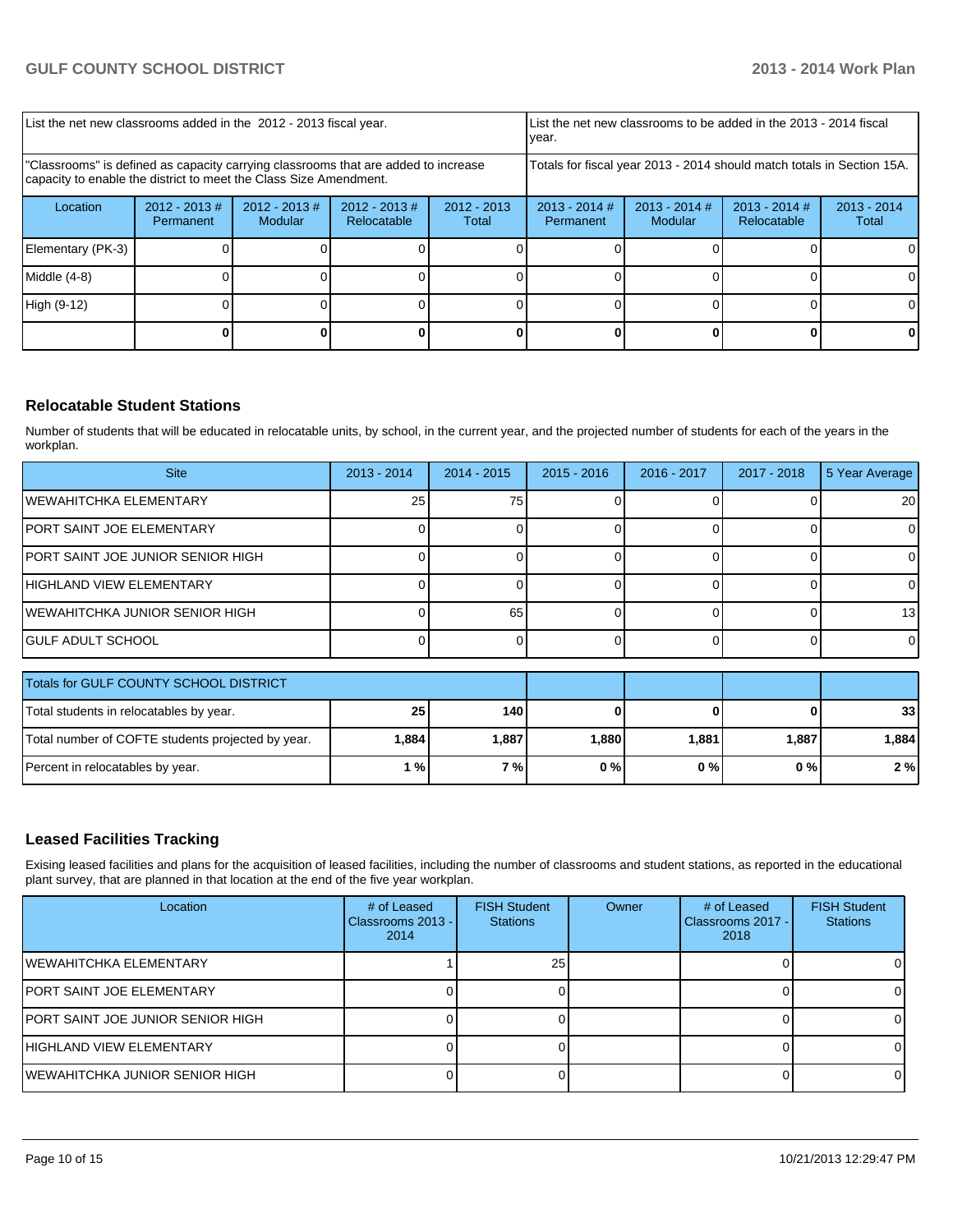| SCHOOL<br><b>IGULF ADUL</b><br>. |          |  |  |
|----------------------------------|----------|--|--|
|                                  | oг<br>ΖJ |  |  |

## **Failed Standard Relocatable Tracking**

Relocatable units currently reported by school, from FISH, and the number of relocatable units identified as 'Failed Standards'.

Nothing reported for this section.

## **Planning**

#### **Class Size Reduction Planning**

**Plans approved by the school board that reduce the need for permanent student stations such as acceptable school capacity levels, redistricting, busing, year-round schools, charter schools, magnet schools, public-private partnerships, multitrack scheduling, grade level organization, block scheduling, or other alternatives.**

There is space available to meet the requirements for class size reduction. Projected COFTE numbers are predicted to drop in the next five years reducing the need for new classrooms.

### **School Closure Planning**

**Plans for the closure of any school, including plans for disposition of the facility or usage of facility space, and anticipated revenues.**

No schools will be closed in Gulf County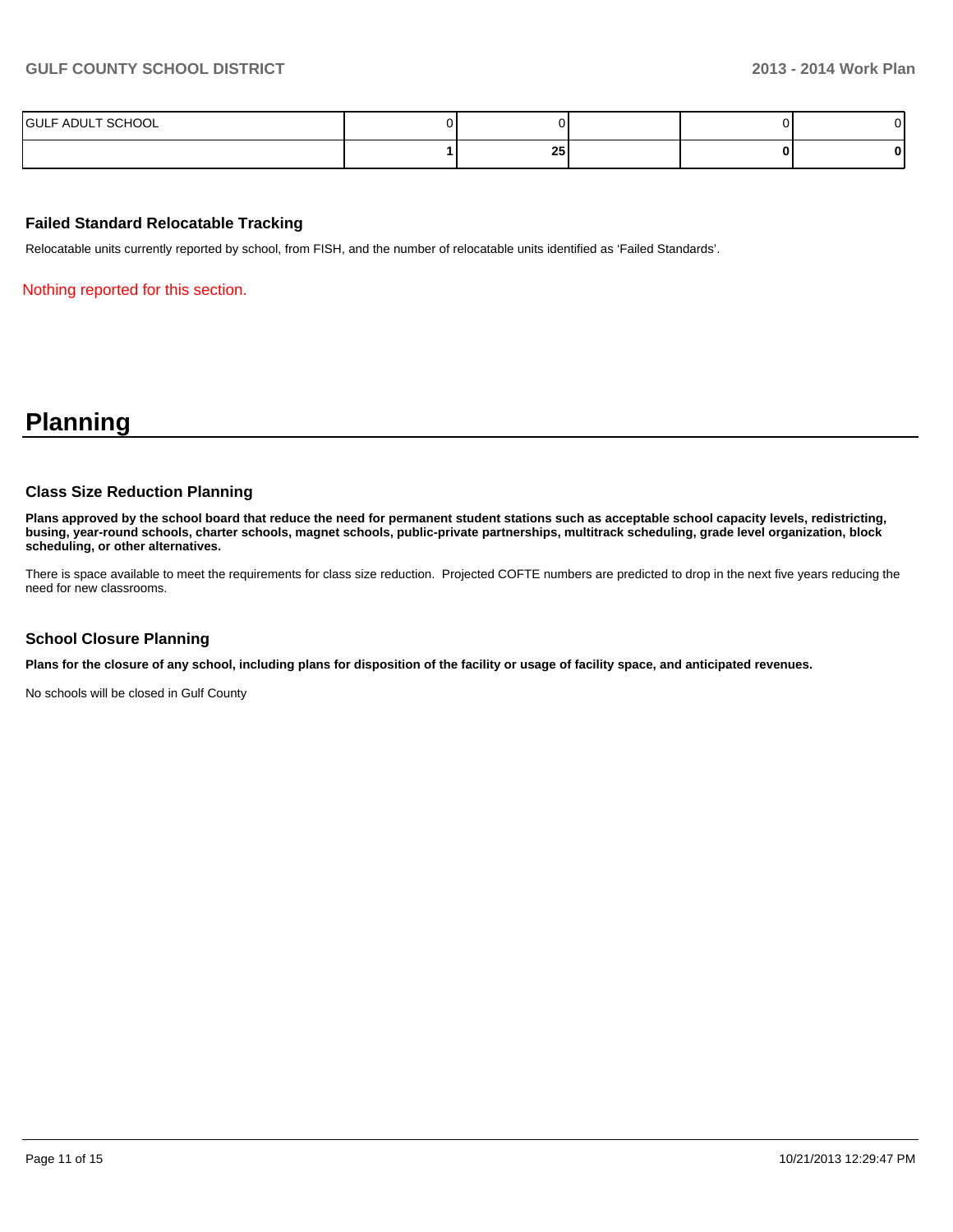Five Year Survey - Ten Year Capacity **10/21/2013** GULF COUNTY SCHOOL DISTRICT

**Schedule of capital outlay projects projected to ensure the availability of satisfactory student stations for the projected student enrollment in K - 12 programs for the future 5 years beyond the 5-year district facilities work program.**

No items meet the criteria.

Five Year Survey - Ten Year Infrastructure **10/21/2013** GULF COUNTY SCHOOL DISTRICT

**Proposed Location of Planned New, Remodeled, or New Additions to Facilities in 6 thru 10 out years (Section 28).**

## No items meet the criteria.

**Plans for closure of any school, including plans for disposition of the facility or usage of facility space, and anticipated revenues in the 6 thru 10 out years (Section 29).**

No items meet the criteria.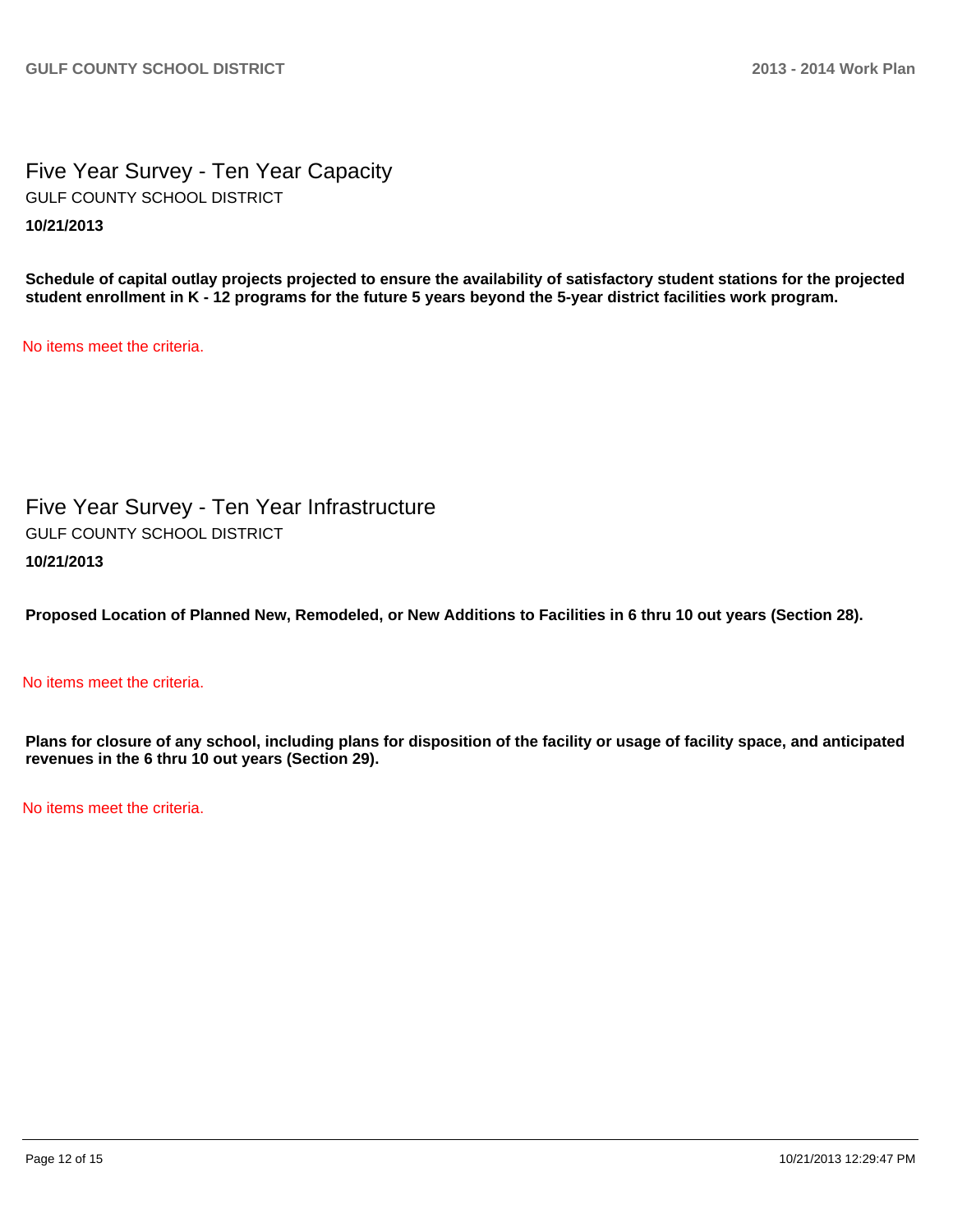## Five Year Survey - Ten Year Maintenance **10/21/2013** GULF COUNTY SCHOOL DISTRICT

**District projects and locations regarding the projected need for major renovation, repair, and maintenance projects within the district in years 6 - 10 beyond the projects plans detailed in the five years covered by the work plan.**

No items match the criteria.

## Five Year Survey - Ten Year Utilization

GULF COUNTY SCHOOL DISTRICT

**10/21/2013**

**Schedule of planned capital outlay projects identifying the standard grade groupings, capacities, and planned utilization rates of future educational facilities of the district for both permanent and relocatable facilities.**

| <b>Grade Level</b><br>Projections | <b>FISH Student</b><br><b>Stations</b> | <b>Actual FISH</b><br>Capacity | Actual<br><b>COFTE</b> | Actual<br><b>Utilization</b> | Actual new<br><b>Student</b><br>Capacity to be<br>added/remove | Projected<br><b>COFTE</b> | Projected<br><b>Utilization</b> |
|-----------------------------------|----------------------------------------|--------------------------------|------------------------|------------------------------|----------------------------------------------------------------|---------------------------|---------------------------------|
| Elementary -<br>District Totals   | 1,327                                  | 1,327                          | 870.60                 | 65.61 %                      |                                                                |                           | 0.00%                           |
| Middle - District<br>Totals       |                                        | 0                              | 0.00                   | 0.00%                        |                                                                |                           | 0.00%                           |
| High - District<br><b>Totals</b>  | 1,918                                  | 1,726                          | 1,121.46               | 64.97%                       |                                                                |                           | 0.00%                           |
| Other - ESE, etc                  | 140                                    | 183                            | 5.50                   | 3.01 %                       |                                                                |                           | 0.00%                           |
|                                   | 3,385                                  | 3,236                          | 1,997.56               | 61.73 %                      |                                                                |                           | 0.00%                           |

**Combination schools are included with the middle schools for student stations, capacity, COFTE and utilization purposes because these facilities all have a 90% utilization factor. Use this space to explain or define the grade groupings for combination schools.**

No comments to report.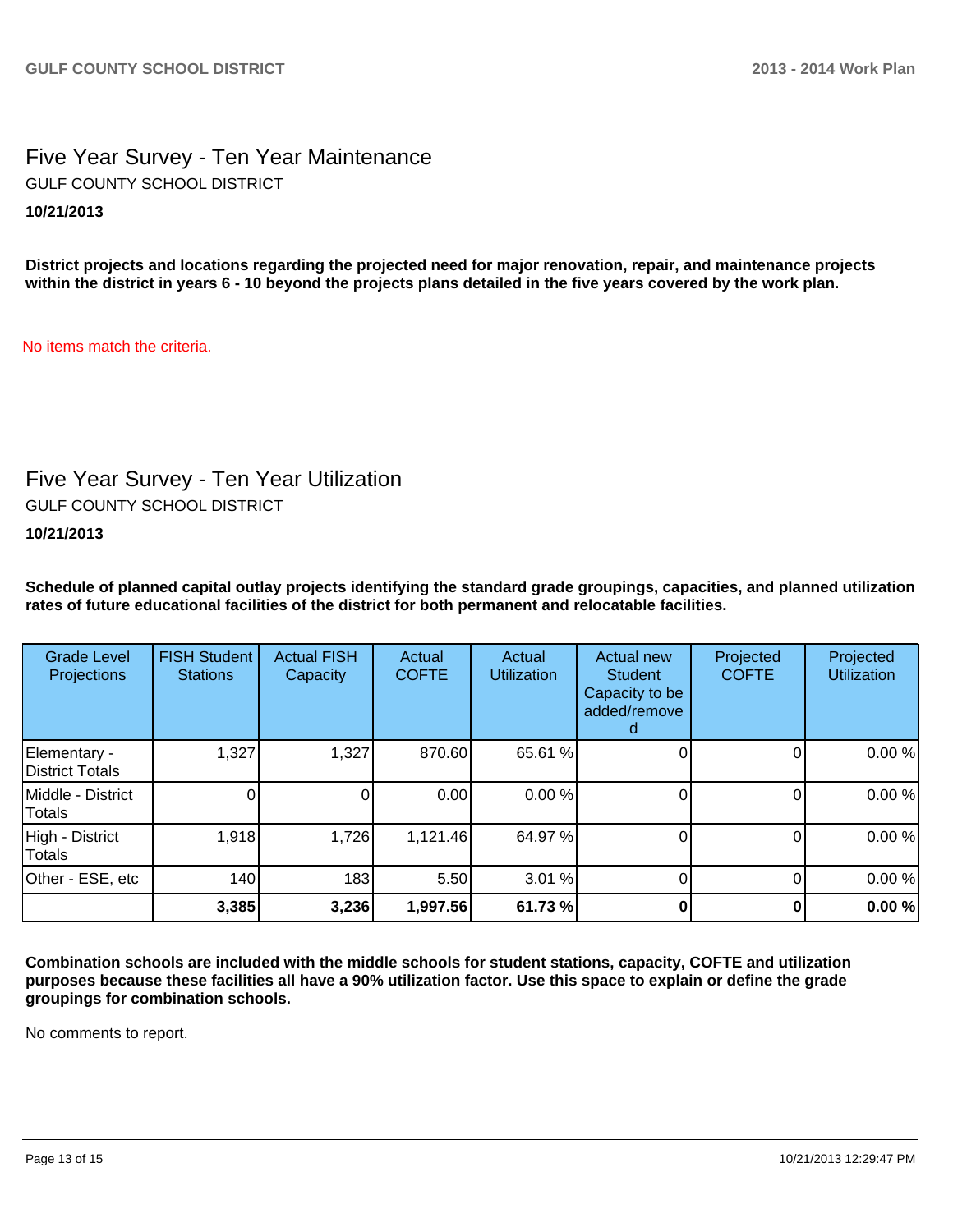## Five Year Survey - Twenty Year Capacity **10/21/2013** GULF COUNTY SCHOOL DISTRICT

**Schedule of capital outlay projects projected to ensure the availability of satisfactory student stations for the projected student enrollment in K - 12 programs for the future 11 - 20 years beyond the 5-year district facilities work program.**

No items match the criteria.

Five Year Survey - Twenty Year Infrastructure GULF COUNTY SCHOOL DISTRICT

**10/21/2013**

**Proposed Location of Planned New, Remodeled, or New Additions to Facilities in the 11 through 20 out years (Section 28).**

No items meet the criteria.

**Plans for closure of any school, including plans for disposition of the facility or usage of facility space, and anticipated revenues in the 11 through 20 out years (Section 29).**

No items meet the criteria.